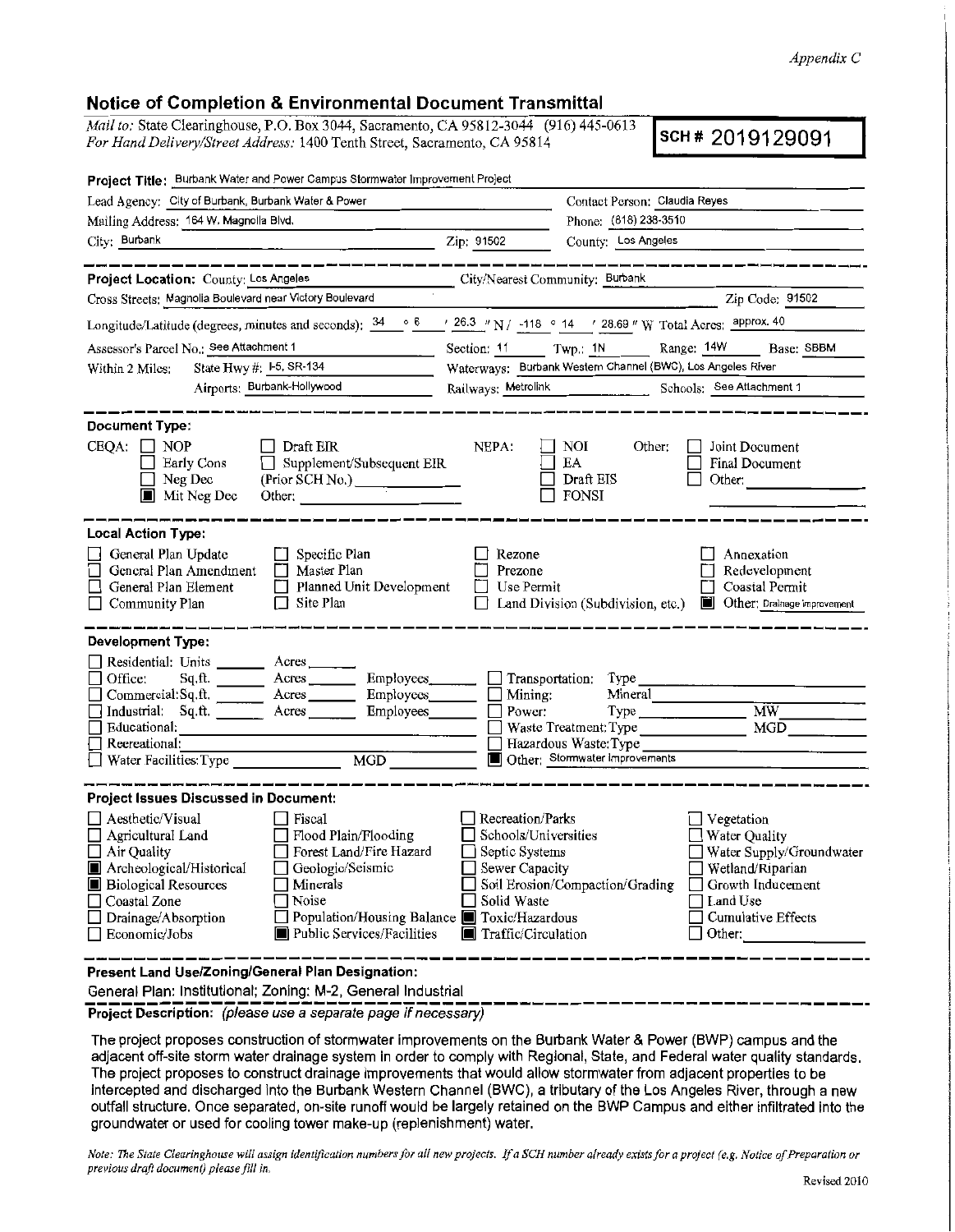# **Reviewing Agencies Checklist**

| Lead Agencies may recommend State Clearinghouse distribution by marking agencies below with and "X".<br>If you have already sent your document to the agency please denote that with an "S". |                                                     |  |  |
|----------------------------------------------------------------------------------------------------------------------------------------------------------------------------------------------|-----------------------------------------------------|--|--|
| Air Resources Board                                                                                                                                                                          | Office of Historic Preservation                     |  |  |
| Boating & Waterways, Department of                                                                                                                                                           | Office of Public School Construction                |  |  |
| California Emergency Management Agency                                                                                                                                                       | Parks & Recreation, Department of                   |  |  |
| California Highway Patrol                                                                                                                                                                    | Pesticide Regulation, Department of                 |  |  |
| $\overline{\phantom{0}}$<br>Caltrans District #<br>$\overline{\phantom{a}}$                                                                                                                  | Public Utilities Commission                         |  |  |
| Caltrans Division of Aeronautics<br>$\mathcal{L}^{\text{max}}$                                                                                                                               | Regional WQCB # 4<br>$X \sim$                       |  |  |
| $\overline{\phantom{a}}$<br>Caltrans Planning                                                                                                                                                | Resources Agency                                    |  |  |
| Central Valley Flood Protection Board<br>$\overline{\phantom{a}}$                                                                                                                            | Resources Recycling and Recovery, Department of     |  |  |
| Coachella Valley Mtns. Conservancy<br>$\mathcal{L}^{\text{max}}$                                                                                                                             | S.F. Bay Conservation & Development Comm.           |  |  |
| $\overline{\phantom{0}}$<br>Coastal Commission                                                                                                                                               | San Gabriel & Lower L.A. Rivers & Mtns. Conservancy |  |  |
| Colorado River Board<br>$\overline{\phantom{a}}$                                                                                                                                             | San Joaquin River Conservancy                       |  |  |
| Conservation, Department of<br>$\mathcal{L}^{\text{max}}$                                                                                                                                    | Santa Monica Mtns. Conservancy                      |  |  |
| Corrections, Department of                                                                                                                                                                   | State Lands Commission                              |  |  |
| Delta Protection Commission                                                                                                                                                                  | SWRCB: Clean Water Grants                           |  |  |
| Education, Department of<br>$\mathcal{L}^{\text{max}}$                                                                                                                                       | X SWRCB: Water Quality                              |  |  |
| Energy Commission                                                                                                                                                                            | SWRCB: Water Rights                                 |  |  |
| Fish & Game Region # 5<br>$\mathsf{X}$                                                                                                                                                       | Tahoe Regional Planning Agency                      |  |  |
| Food & Agriculture, Department of                                                                                                                                                            | Toxic Substances Control, Department of             |  |  |
| Forestry and Fire Protection, Department of                                                                                                                                                  | Water Resources, Department of                      |  |  |
| General Services, Department of                                                                                                                                                              |                                                     |  |  |
| Health Services, Department of                                                                                                                                                               | Other: U.S. Army Corps of Engineers                 |  |  |
| Housing & Community Development                                                                                                                                                              |                                                     |  |  |
| Native American Heritage Commission                                                                                                                                                          |                                                     |  |  |
| Local Public Review Period (to be filled in by lead agency)                                                                                                                                  |                                                     |  |  |
| Starting Date June 22, 2022<br><u> 1989 - John Harry Harry Harry Harry Harry Harry Harry Harry Harry Harry Harry Harry Harry Harry Harry Harry H</u>                                         | Ending Date July 22, 2022                           |  |  |
| Lead Agency (Complete if applicable):                                                                                                                                                        |                                                     |  |  |
| Consulting Firm: Sapphos Environmental, Inc.                                                                                                                                                 | Applicant: City of Burbank Water & Power            |  |  |
| Address: 430 North Halstead Street                                                                                                                                                           | Address: 164 Magnolia Boulevard                     |  |  |
| City/State/Zip: Pasadena, CA 91107                                                                                                                                                           | City/State/Zip: Burbank, CA 91502                   |  |  |
| Contact: Dayna King                                                                                                                                                                          | Phone: 818-238-3510                                 |  |  |
| Phone: 626-683-3547                                                                                                                                                                          |                                                     |  |  |
| Date: 6/16/22<br>Jaudia<br>Signature of Lead Agency Representative:                                                                                                                          |                                                     |  |  |
| <b>Dublic Pocource</b><br>Daforonoo: Cootion 91161                                                                                                                                           |                                                     |  |  |

Authority cited: Section 21083, Public Resources Code. Reference: Section 21161, Public Resources Code.